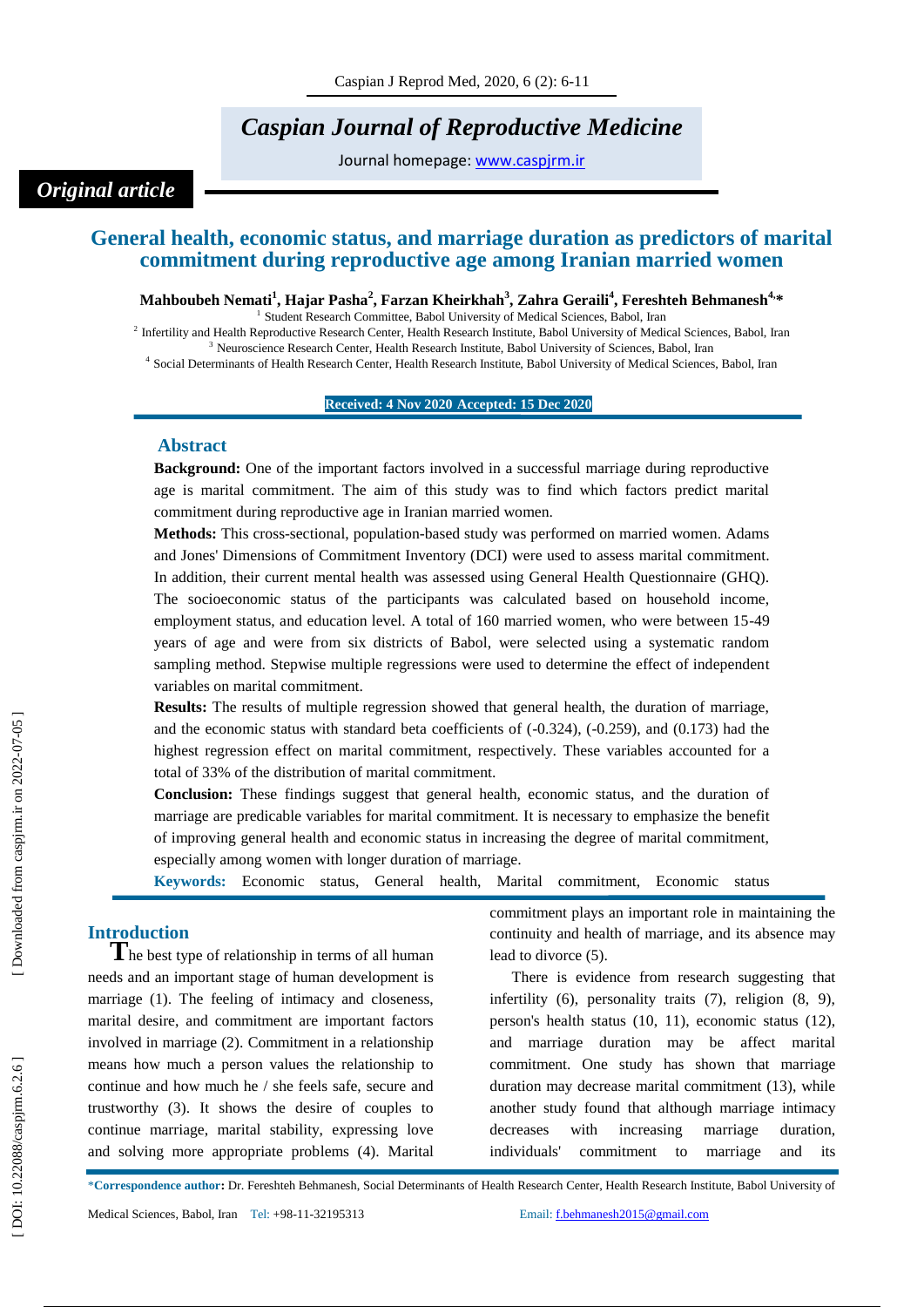

maintenance increases (14). The effect of some factors such as marriage duration, general health, and economic status is controversial.

In recent decades, we have faced an increasing trend in the rate of divorce in Iran. In 2004, the rate was one divorce for every 9.8 marriages, but in 2013, one divorce was registered for every 5.4 marriages (15). In a study investigating the factors leading to divorce, out of 10 factors, 85% of people considered non -commitment as the cause of divorce (16). In order to increase the level of commitment of the women, it is necessary to correctly understand the factors affecting its maintenance and stability. Therefore, the present study was conducted to find which factors predict marital commitment during reproductive age in Iranian married women.

#### **Materials & Methods**

This cross -sectional, population -based study performed on married women during reproductive age. The inclusion criteria for this study were: marriage, age (15 -49), and mental health. The exclusion criteria were: known psychological problems and severe mental disability. A total of 160 married women, aged 15 -49, were selected through a systematic random sampling method from six different districts of Babol. A written consent was obtained from each participant, and the participants were assured about the confidentiality of the information.

The statistical calculation of the sample size was done using PASS software. Based on the information obtained from 25 pilot samples (Average values:  $\mu$  1 = 51.17,  $\mu$  2 = 62.62,  $\mu$  3 = 54.8; Standard Deviation = 20.12; Power =  $80\%$ ; Error = 0.05), the total sample size was estimated to be 160.

The questionnaires used in this study were: demographic information questionnaires, Adams and Jones Marital Commitment Questionnaire (DCI), and General Health Questionnaire (GHQ).

The DCI comprises 44 questions designed by Adams and Jones in 1997 and has three sections: commitment to spouse or personal commitment, commitment to marriage or moral commitment, and a sense of commitment (forced or structural commitment). This questionnaire measures the degree of adherence of people to their spouse and marriage. The Adams and Jones Marital Commitment Questionnaire scores are based on a 5 -point Likert scale, each of which scores as follows: strongly disagree: 1, disagree: 2, no agree: 3, agree: 4 strongly agree: 5. A high score in this test indicates a high level of commitment of the couple (17). Shahsiah et al., (18) developed this questionnaire for Shahreza, a city in the central part of Iran. They demonstrated that the DCI was sufficiently reliable and valid for Iranians.

The 28 -item GHQ was presented by Goldberg and Hiller, and its validity and reliability were assessed in 38 countries. Many studies reported that GHQ is both reliable and valid for assessing the general health of adults. Studies have shown that its reliability ranges between 0.78 and 0.95. It has 4 sub -scales and each scale has 7 questions. These scales include: the Anxiety Symptoms and Sleep Disorders Scale, the Social Functioning Scale, the Depression Symptoms Scale, and the Physical Symptoms Scale. Out of 28 items of the questionnaire, items 1 to 7 are related to the scale of physical symptoms. Cases 8 to 14 examine the symptoms of anxiety and sleep disorders, and cases 15 to 21 relate to the assessment of social functioning symptoms, and finally cases 22 to 28 assess the symptoms of depression. A score of 22 or higher indicates pathological symptoms (19).

The socioeconomic status of the participants was calculated based on household income, employment status, and education level. Then it was categorized into 4 social classes: weak, medium, good, very good.

#### **Statistical analysis**

The data were calculated through SPSS software version 22, and the demographic variables were analyzed using descriptive statistics. In the analysis of quantitative data, the normality of the data was initially examined using Kolmogorov -Smirnov test, which was confirmed by the parametric test of analysis of variance. Also, multiple linear regression was used by stepwise method to investigate the effect of independent variables on marital commitment.

#### **Results**

The data were obtained from 160 participants. More than 50% of the participants were over 30 years old. The marriage duration of 41.2% of the participants was over 25 years, and 34.4% of the participants reported having no children. The economic status of 54.5% of the participants was medium. The mean general health and marital commitment were  $25.5 \pm 9.8$  and  $162.4 \pm 1$ 25.2 respectively. The findings are shown in table 1.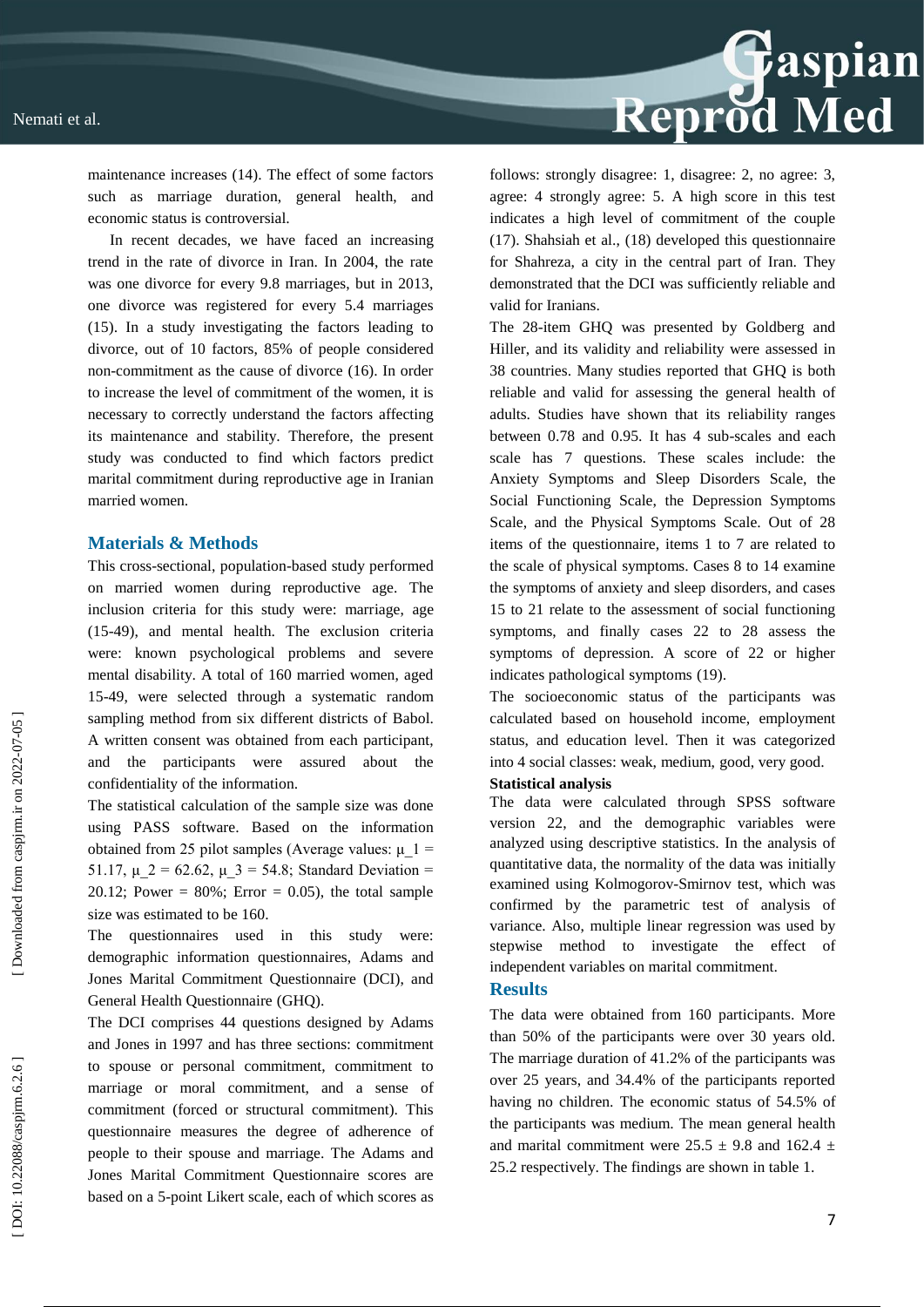#### Nemati et al.

**Table 2.** Final model (third model) regression of the effect of independent variables on the dependent variable (marital commitment)

| Variable             | Beta coefficient $(\beta)$ |                 | <b>Standard error</b> |          | p-value | 95% CI         |
|----------------------|----------------------------|-----------------|-----------------------|----------|---------|----------------|
|                      | Non-standard               | <b>Standard</b> |                       |          |         |                |
| Fixed coefficient    | 198.05                     |                 | 13.17                 | 15.035   | 0.000   | 172.03, 224.07 |
| General health       | $-0.83$                    | $-0.32$         | 0.18                  | $-4.516$ | 0.000   | $-1.19, 0.47$  |
| Duration of marriage | $-0.91$                    | $-0.26$         | 0.25                  | $-3.633$ | 0.000   | $-1.41, 0.42$  |
| Economic status      | 5.33                       | 0.17            | 2.21                  | 2.418    | 0.017   | 0.98, 9.70     |

Stepwise multiple linear regression was used to investigate the simultaneous effect of variables affecting marital commitment. Thus, the independent variables (demographic -social characteristics and general health), which were significant in the analysis of variance (age, education, economic status, duration of marriage, and general health) were entered into the multiple regression mode.

**Table 1.** Characteristics of married women of the subjects  $(n= 160)$ 

| <b>Variable</b>                  | f     | $\frac{0}{0}$ |  |  |  |
|----------------------------------|-------|---------------|--|--|--|
| Age (years)                      |       |               |  |  |  |
| $\leq 20$                        | 36    | 22.5          |  |  |  |
| 26-30                            | 42    | 26.2          |  |  |  |
| >30                              | 82    | 51.2          |  |  |  |
| <b>Education level</b>           |       |               |  |  |  |
| Diploma                          | 17    | 10.6          |  |  |  |
| High school                      | 46    | 28.8          |  |  |  |
| University                       | 97    | 60.6          |  |  |  |
| <b>Place of birth</b>            |       |               |  |  |  |
| City                             | 101   | 63.1          |  |  |  |
| Village                          | 59    | 36.9          |  |  |  |
| <b>Employment status</b>         |       |               |  |  |  |
| Unemployed                       | 81    | 50.6          |  |  |  |
| Working at home                  | 21    | 13.1          |  |  |  |
| Working outdoors                 | 58    | 36.2          |  |  |  |
| <b>Economic status</b>           |       |               |  |  |  |
| Weak                             | 19    | 11.9          |  |  |  |
| Medium                           | 85    | 53.1          |  |  |  |
| Good                             | 44    | 27.5          |  |  |  |
| very good                        | 12    | 7.5           |  |  |  |
| Marriage age (years)             |       |               |  |  |  |
| < 20                             | 56    | 35            |  |  |  |
| $20 - 25$                        | 87    | 54.4          |  |  |  |
| > 25                             | 17    | 10.6          |  |  |  |
| <b>Marriage duration (years)</b> |       |               |  |  |  |
| < 5                              | 53    | 33.1          |  |  |  |
| $5 - 10$                         | 41    | 25.6          |  |  |  |
| >10                              | 66    | 41.2          |  |  |  |
| <b>Number of children</b>        |       |               |  |  |  |
| 0                                | 55    | 34.4          |  |  |  |
| 1                                | 51    | 31.9          |  |  |  |
| $\geq$ 2                         | 54    | 33.8          |  |  |  |
| General health (mean SD)*        | 25.5  | 9.8           |  |  |  |
| Marital commitment (mean SD)**   | 162.4 | 25.2          |  |  |  |

\* Maximum score GHQ = 84; \*\* Maximum score DCI  $=220$ 

Finally, by removing the variables by stepwise method, age and education were excluded from the model and economic status, duration of marriage and general health remained in the model, which explained a total of 33% of the dispersion of marital commitment  $(P>$ 0.05).

Reprod Med

Table 2 shows the final regression model of the effect of independent variables on marital commitment. The results demonstrated that general health, duration of marriage and family economic status with standard beta coefficients (0.324), ( -0.259) and (0.173) had the highest regression effect on marital commitment.

#### **Discussion**

The results indicated that people with a shorter duration of marriage, better economic status, and general health had a higher mean score of marital commitment. The results of Zare and Safiari's (20) study also showed a significant relationship between the duration of marriage with commitment and marital satisfaction. The findings of studies conducted by Wendorf et al. (21) and Juwita et al. (22) also showed that marital satisfaction of couples was inversely related to the duration of marriage. Thus, as marriage continues, satisfaction decreases. The results of these studies were consistent with that of the present study, demonstrating that with the increase in the duration of marriage, there is a decrease in the commitment of couples. According to Bachelor theory, couples face challenges at every stage of life. If they cannot take the right approach to meet these challenges, these issues will sometimes have a devastating effect on their relationship (20).

The results of studies on the relationship between marital status of couples with marital satisfaction and commitment are highly controversial as well as contradictory (23). Tayebinia's study (24), for instance, reports that paying attention to some economic criteria such as having a house at the beginning of marriage will not predict the marital satisfaction of the couple in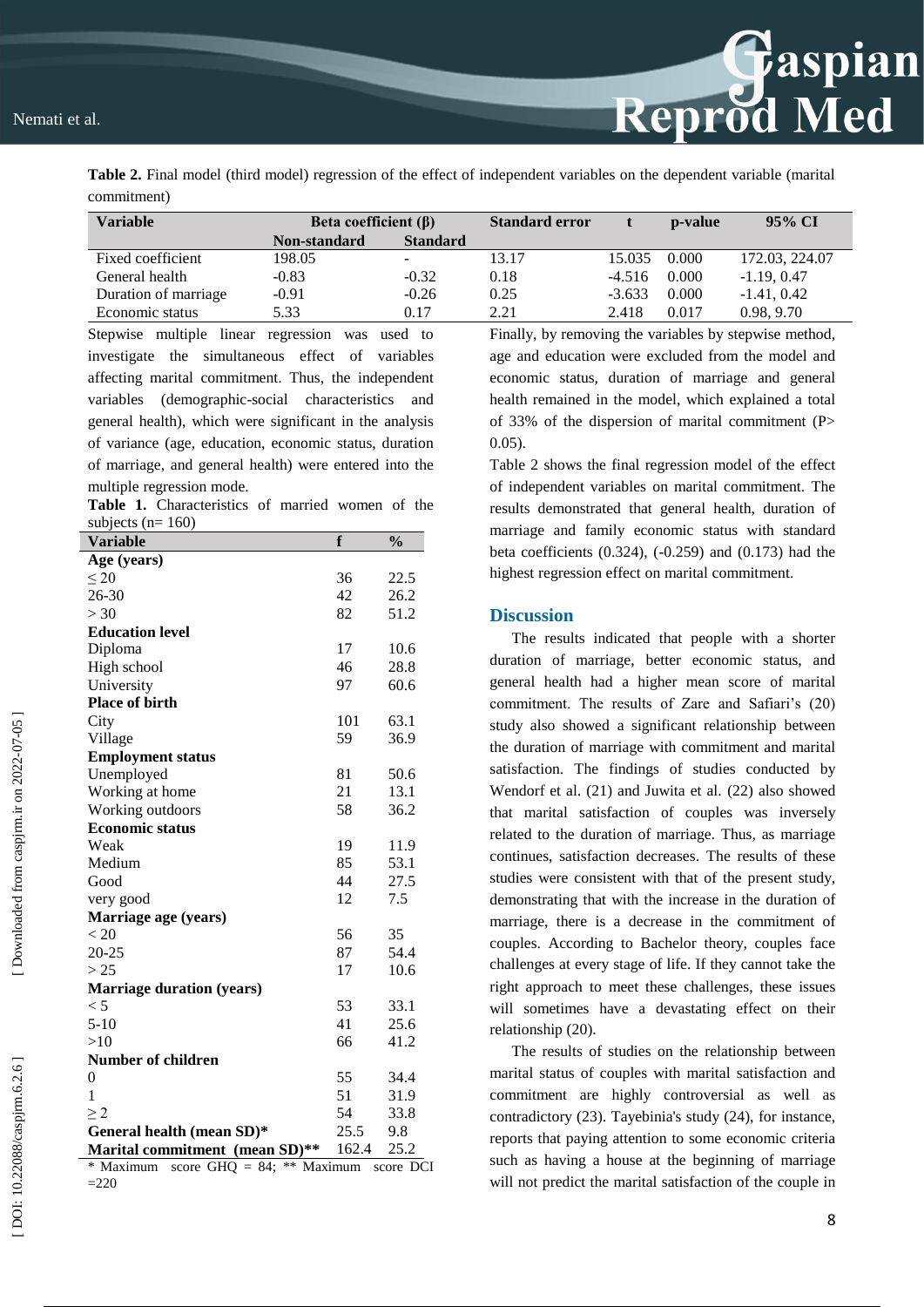

the future. In most other studies, however, there was a significant and positive relationship between economic status and the level of commitment and marital satisfaction (25 -27). In the study by Yousefzadeh et al., it was reported that financial and economic status was one factor for marital satisfaction (28), which was in line with the results of the present study. It can be said that people with higher socio -economic status have more access to educational facilities such as marriage counseling, which in turn can be very effective in increasing people's awareness of marriage and family and resolving conflicts (25). On the other hand, economic pressure and constant worries about lack of money can reduce marital satisfaction, which can consequently reduce marital commitment (29, 30).

General health is another factor predicting marital satisfaction. In fact, a person's health status is a major factor in creating marital perception and also predicts the quality of life, satisfaction, and marital relationships (10, 11, 31). It is clear that general health problems are likely to affect their marriage and reduce the quality of their marriage (11). On the other hand, dissatisfaction and unhappy marriage are also significantly associated with the prevalence of emotional disorders among the general population. Satisfactory marriage, on the other hand, can promote the health of couples and prevent unpleasant life events as well as psychological problems (36).

The present study had some limitations. The participants were women from Babol only. These people are likely to be different from women in other cities in terms of physical characteristics, psychology, social and cultural conditions, behaviors, beliefs, attitudes, and lifestyles. Therefore, generalizing the results of this research should be done with caution. In addition, factors such as marital conflicts, job conflicts, and personality traits can influence marital commitment. There was, however, no control over these variables in this study, which is deemed as another limitation of this study.

### **Conclusion**

Despite the limitations, the present study has important implications for future programs and subsequent research studies on married women. These findings suggest that general health, economic status, and marriage duration are predicable variables for marital commitment. It is highly imperative to emphasize the benefit of improving the general health and economic status in increasing the degree of marital commitment, especially among women with longer duration of marriage. Therefore, the findings of the present study may be used as a basis for planning to strengthen the foundation of the family, especially among infertile couples, who may encounter decreased marital commitment.

#### **Acknowledgements**

We would like to appreciate the deputy of research and technology of Babol University of Medical Sciences for the financial support of this project. We are also grateful to women who participated in this study. This analytical study is part of a larger study entitled "Marital Commitment in Different Spouse Selection Patterns." After obtaining permission from the ethics committee of Babol University of Medical Sciences (IR.MUBABOL.HRI.REC.1398.233), researchers referred to the selected health centers of Babol University of Medical Sciences for the implementation of this study.

#### **Conflicts of Interest**

The authors state that there is no conflict of interest.

#### **References**

- 1. Mahmoudiani S. Consanguineous marriage pattern and its predictors among migrant women in Tehran and Malard cities. Journal of Population Association of Iran (JPAI). 2019;14(27):155 - 183.
- 2. Farhadi A, Salehin S, Aghayan S, Keramat A, Talebi S. The effectiveness of reality therapy based on choice theory on marital intimacy and sexual satisfaction of newly married women. Avicenna J Nurs Midwifery care. 2020;28(2):83 -92.
- 3. Ben -Ze'ev A. Is Self-Fulfillment Essential for Romantic Love? The self-other tension in romantic love. Revista de Filosofia Aurora. 2019;31(54).
- 4. Allendorf K, Ghimire DJ. Determinants of marital quality in an arranged marriage society. Soc Sci Res. 2013;42(1):59 -70.
- 5. Mohammadi B, Soleymani A. Early maladaptive schemas and marital satisfaction as predictors of marital commitment. International Journal of Behavioral Sciences (IJBS). 2017;11(1):16 -22.
- 6. Shahhossiani Tajik S, Sayadi M, Taheri N. Marital Commitment and Relationship Quality in Fertile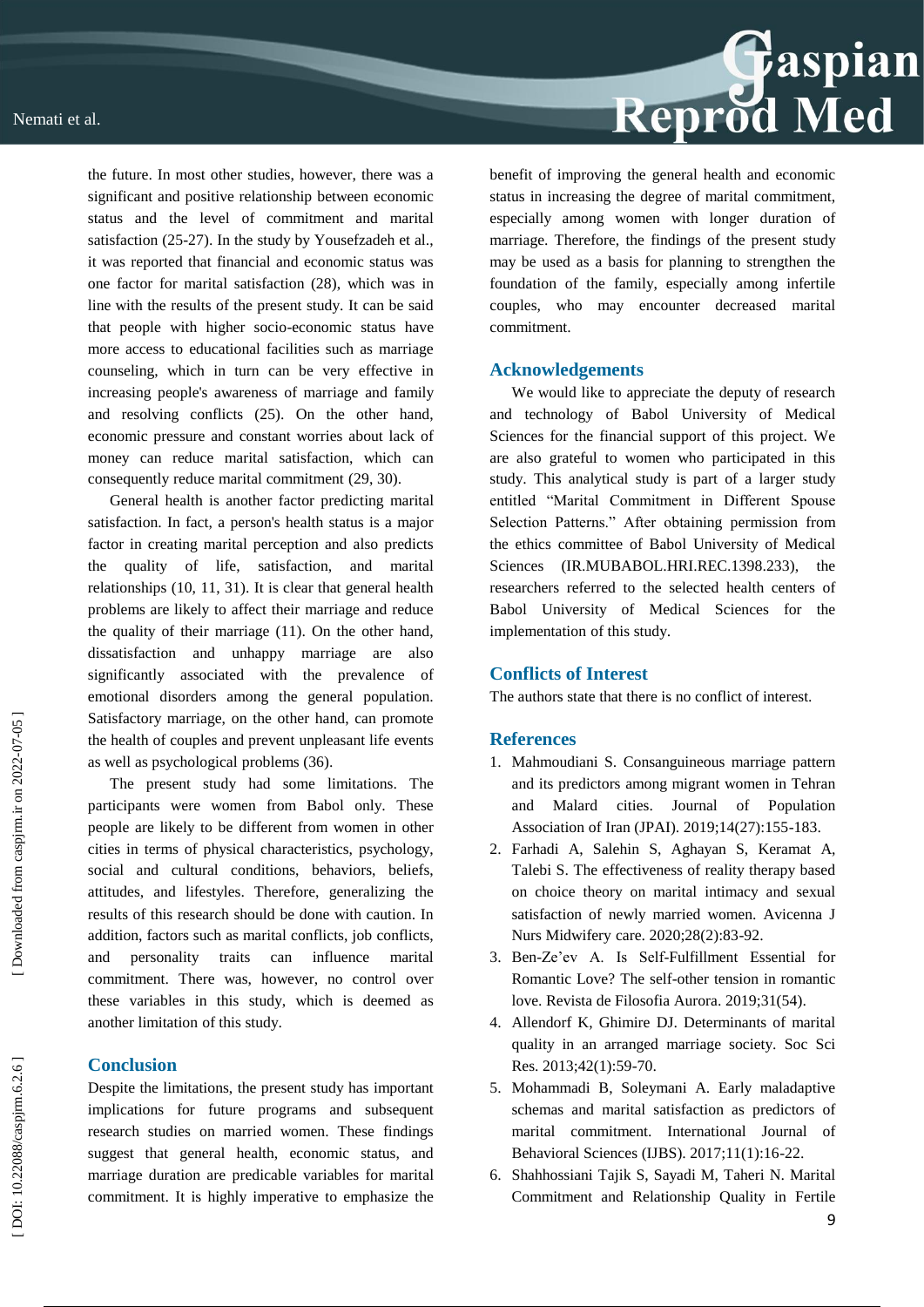Couples and In Horizon Med Sci. 2019;25(3):184 - 197.

- 7. Amani R, Majzoobi MR, Hadian H K. Comparing the big -five personality traits of Iranian women in the midst of divorce and women in the normal state of marriage, as predictors of divorce. J Divorce Remarriage. 2019;60(1):1 -11.
- 8. Afroz S. The rise of divorce in bangladesh: A review in the change of marriage dynamics. Soc Sci. 2019;8:261 -269.
- 9. Ramzan S, Akhtar S, Ahmad S, Zafar MU, Yousaf H. Divorce status and its major reasons in Pakistan. Sociology & Anthropology. 2018;6(4):386-391.
- 10. Azimian J, Piran P, Jahanihashemi H, Dehghankar L. Investigation of marital satisfaction and its relationship with job stress and general health of nurses in Qazvin, Iran. Electron Physician. 2017;9(4):4231.
- 11. Taghani R, Ashrafizaveh A, Soodkhori MG, Azmoude E, Tatari M. Marital satisfaction and its associated factors at reproductive age women referred to health centers. J Educ Health Promot. 2019;8.
- 12. Sandström G, Stanfors M. Growing more equal and growing apart?: Socioeconomic status and the rise of divorce in Sweden. 2020.
- 13. Abe S, Oshio A. Does marital duration moderate (Dis) similarity effects of personality on marital satisfaction? Sage Open. 2018;8(2): 2158244018784985.
- 14. Koraei A, Mehr RK, Sodani M, Aslani K. Identification of the factors contributing to satisfying stable marriages in women. J Fam Couns Psychother. 2017;6:129 - 164.
- 15. Zarifi M, Zarei E, Najarpourian S. Predicting marital commitment based on emotional intelligence and attachment styles mediated by interpersonal processing. journal of policing& social studies of women & family (pssw). 2020;8(2):523 - 545.
- 16. Ghezelsefloo M, Jazayeri R, Bahrami F, Mohammadi R. Relationship between original family health and self-compassion with marital commitment. J Maz Univ Med Sci. 2016;26(139):137 - 148.
- 17. Adams JM, Jones WH. The conceptualization of marital commitment: An integrative analysis. J Pers Soc Psychol. 1997;72(5):1177.

18. Vahedi S. On the relationship between sexual satisfaction and marital commitment among couples in Shahreza City, Central part of Iran. Journal of Fundamentals of Mental Health (JFMH). 2009;11(43):232 - 223.

Reprod Med

- 19.Jackson C. The General Health Questionnaire. Occupational Medicine. 2007;57(1):79 - .
- 20. Zare B, Jafarabad S. The study of marital satisfaction and its determinants on married women and men in Tehran city. Women's Studies Sociological and Psychological (JWSPS). 2015;13(1):111 - 140.
- 21. Wendorf CA, Lucas T, Imamoğlu EO, Weisfeld CC, Weisfeld GE. Marital satisfaction across three cultures: Does the number of children have an impact after accounting for other marital demographics? J Cross Cult Psychol. 2011;42(3):340 - 354.
- 22. Acevedo BP, Poulin MJ, Collins NL, Brown LL. After the Honeymoon: Neural and Genetic Correlates of Romantic Love in Newlywed Marriages. Frontiers in psychology. 2020;11:634. 23. Kowal M, Groyecka -Bernard A, Kochan - Wójcik M, Sorokowski P. When and how does the number of children affect marital satisfaction? An international survey. PLoS One. 2021;16(4):e0249516.
- 24. Tayebinia M. Analyzing the tendency of young people towards marriage and identifying its obstacles and problems. Sociol stud youth 2015;6(16):63 -86.
- 25. Zaheri F, Dolatian M, Shariati M, Simbar M, Ebadi A, Azghadi SBH. Effective factors in marital satisfaction in perspective of Iranian women and men: A systematic review. Electron Physician. 2016;8(12):3369.
- 26. Nadolu D, Runcan R, Bahnaru A. Sociological dimensions of marital satisfaction in Romania. PLoS One. 2020;15(8):e0237923.
- 27. Sorokowski P, Randall AK, Groyecka A, Frackowiak T, Cantarero K, Hilpert P, et al. Marital Satisfaction, Sex, Age, Marriage Duration, Religion, Number of Children, Economic Status, Education, and Collectivistic Values: Data from 33 Countries. Frontiers in psychology. 2017;8:1199.
- 28. Yousefzadeh S, Nameni F, Golmakani N, Najaf Najafi M, Ebrahimi M, Modarres Gharavi M. Investigating the effects of sex education based on

10